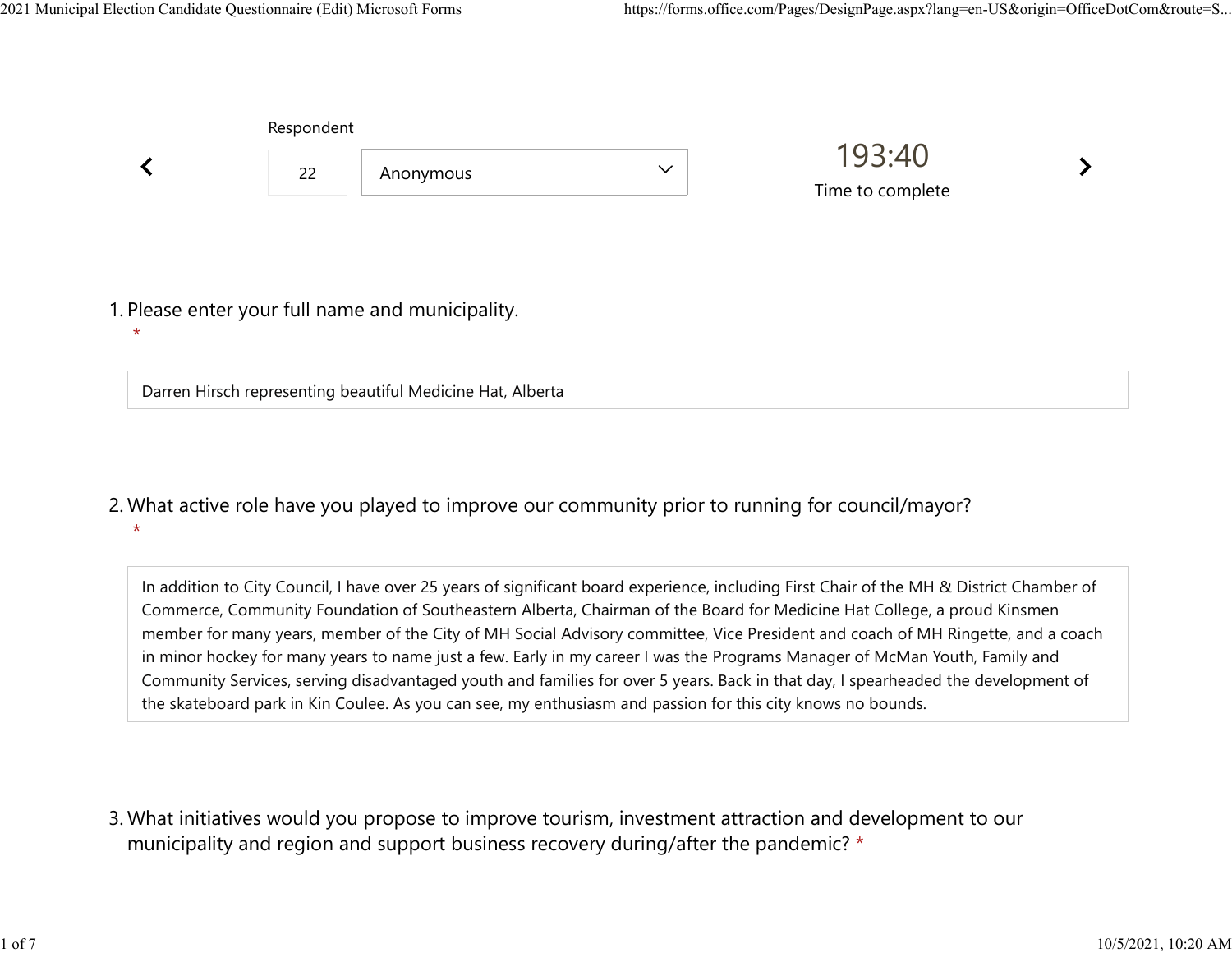\*

Continue to support the great work Tourism Medicine Hat is doing and our award winning investment attraction efforts. In addition to every citizen being "promoters" of our beautiful city, more formally, my dream is to have a coordinated effort of "Team Medicine Hat" derived from all aspects (business, social, tourism) of promoting Medicine Hat. A collective, coordinated response to the rest of the world of what Medicine Hat has to offer would be the ultimate for me. I will paraphrase Jace Anderson Executive Director of Tourism Medicine Hat- "when people visit Medicine Hat, they are drawn to the warmth of the city. When they decide to relocate here, they contribute to the social fabric and economic vitaility, which in turn make them ambassadors of this city, and the cycle repeats. That really resonates with me. 2021 Municipal Election Candidate Questionnaire (Edit) Microsoft Forms https://forms.office.com/Pages/DesignPage.aspx?lang=en-US&origin=OfficeDotCom&route=S...<br>Continue to support the great work Tourism Medicine Hat is doi

4. In Medicine Hat, businesses pay a higher proportion of property taxes compared to the residential sector.  Medicine Hat's tax gap of 2.35% is one of the highest in Alberta.  What is your position on the current approach to taxation and your thoughts on potential strategies to narrow this gap? \*

My thoughts have never changed since being elected on council. Although I did not have a hand on how the tax gap came to be, I am proud that I seen a pronounced shrinkage of that gap during my term on council. Taxes is a zero-sum game, meaning that if business taxes go down, other sector taxes would have to go up like residential taxes. Practically speaking, I do not want to create animosity and a "us vs. them" squabble of residential tax payers and business tax payers. The key to success is economic growth and expense control. Driving new economic growth while supporting our existing businesses, augments our business tax base. This additional revenue results in a lower average tax bill for business owners which spares our residential tax payer. Of course the other side of the coin is keeping city spending in control within the city. What did this past council do about it? An award winning investment attraction effort, coupled with the biggest expense reduction in city history. This strategy is clearly making a positive difference.

## 5. If elected, what specific steps would you take to encourage & promote entrepreneurship within the region?

I have been a passionate advocate for business both professionally as a banker and in my volunteer/community involvement for a very long time. Bringing business to Medicine Hat generally needs a "can do" environment. What does that mean? Reduction of the city "getting in the way/red tape", lower taxes, keeping strong partnerships like the one we have with Medicine Hat College, to provide a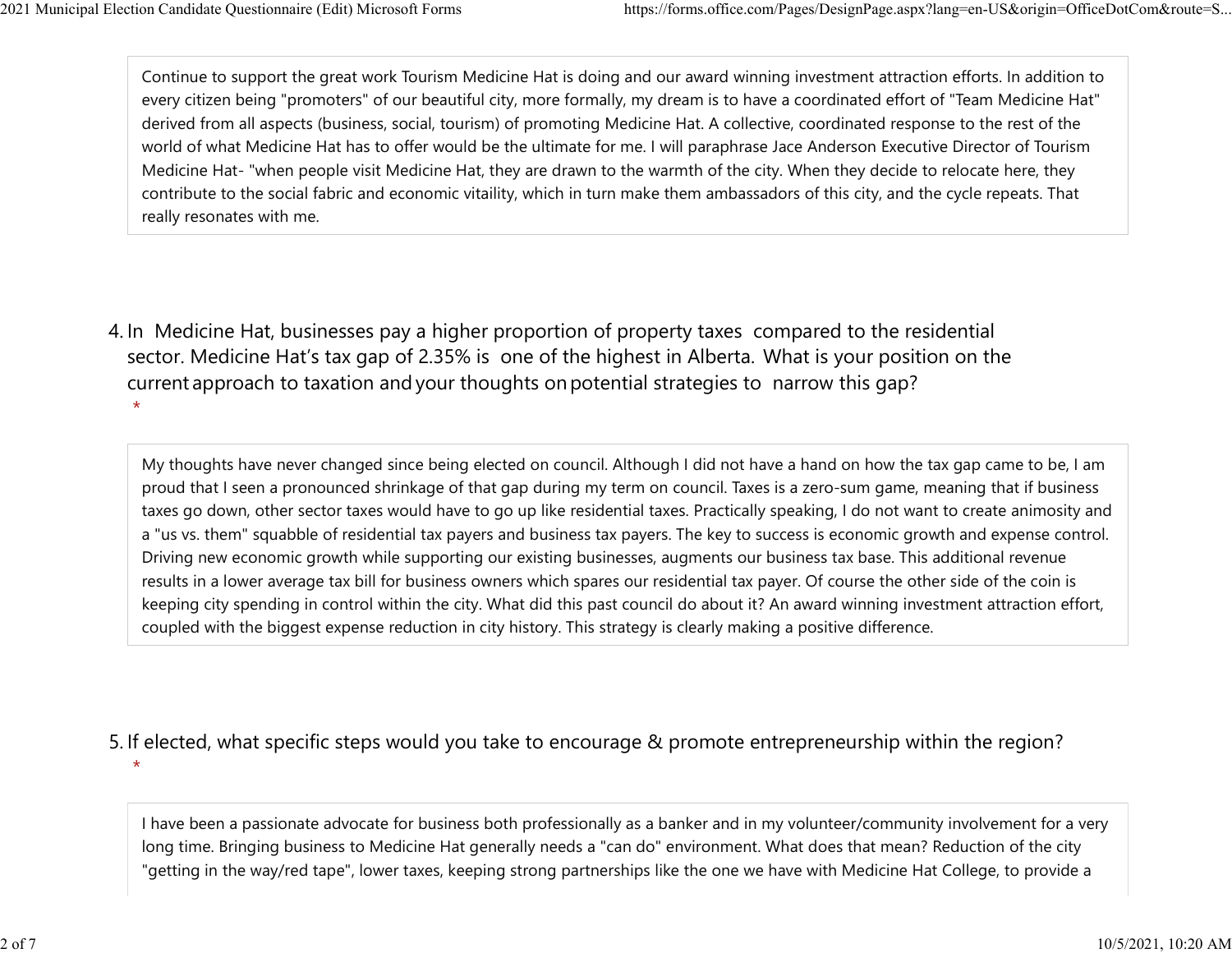\*

strong and skilled workforce to support business. Capitalize on the strengths and diversification of our city, i.e. petrochemical, agriculture, crypto currency, greenhouses. We are the sunniest city, located on the Trans Canada highway, close to US markets. Given the digital economy, we have seen a trend of people working for large corporations anywhere in the world. We are leading the way on new initiatives with carbon capture and hydrogen hub efforts. Why not Medicine Hat for all these reasons? 2021 Municipal Election Candidate Questionnaire (Edit) Microsoft Forms https://forms.office.com/Pages/DesignPage.aspx?lang=en-US&origin=OfficeDotCom&route=S...<br>
strong and skilled workforce to support business. Capitalize

What is your stance on COVID-19 related laws that mandate requirements, including masks and vaccine 6. passports?

Like everyone, I cannot wait until Covid-19 is in our rear view mirror. It is absolutely tragic that this event has divided us. However, the effects of this pandemic has been crushing; the loss of loved ones, businesses and our mental health. With that in mind, I support any iniatives that reduces these tragedies. Although I do generally support "freedom to choose", this has to be put aside for the greater good.

What is your plan for publicly-funded services (examples would include Medicine Hat Public Library, power plant, 7. facilities) if elected?

\*

Analysis of business is something I do every day in my role as a banker. My plan is to make decisions based on facts. For any service offering, continuation of that service needs to be reviewed with both the present and future in mind. Is that service going to experience headwinds - emerging factors that are detrimental to future success, or tailwinds - emerging factors that will enhance that service. Things like the internet or carbon taxes are not going away. Can we mitigate some of these challenges to continue our success? Do we need to pivot and innovate, or do we exit? We cannot ignore the fact that our world is evolving. We need to evolve as well. Tough decisions lie ahead. I believe my skill sets can significantly contribute to making good decisions for our residents.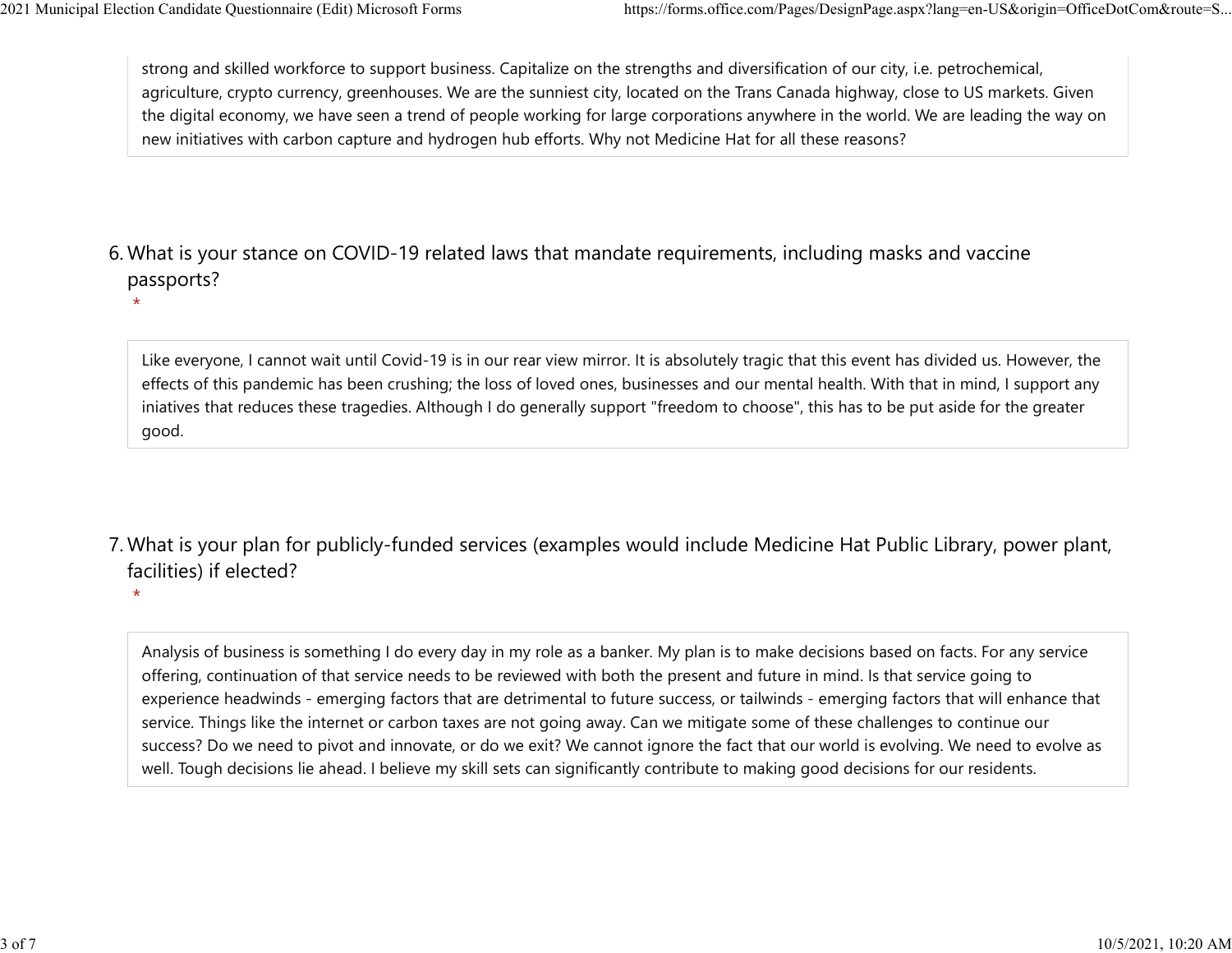8. How important is it for our region to have a local Community College? What specific steps could the municipality do to work better with Medicine Hat College to provide ongoing opportunities for future learners? \* 2021 Municipal Election Candidate Questionnaire (Edit) Microsoft Forms https://forms.office.com/Pages/DesignPage.aspx?lang=en-US&origin=OfficeDotCom&route=S...<br>8 How important is it for our region to baye a local Community

> As past Chairman of the Board for Medicine Hat College, I am pretty biased. We are very fortunate to have this institution in our community, and we need to do everything we can to support it. Communication is key, which I demonstrated in both my roles - Chair of MHC and Councillor for the City of Medicine Hat. At the college, we worked hard in providing programs and educational alternatives that enhance our community workforce. That meant constant conversation with businesses and the City. From the City viewpoint, we need to have a strong college to demonstrate a skilled and capable workforce- a key factor in growing our new and existing business. Essentially, we need each other to succeed. What efforts have been done to date lately? I am pleased with the formation of the Strategic Opportunities Team (SOT), comprised of community partners within the community that meet virtually on a regular basis, simply to discuss initiatives and strategize on what each partner can do to support one another. The president of MHC and the Chamber of Commerce are valued members.

## 9. How will you attract newcomers to the district and address the needs for a skilled workforce? \*

A proud city that entices people to work, play and live is fundamental. We have alot going for us, including being the sunniest city (great climate), beautiful amenities, low taxes and low crime. We need to continue to work on removing our infamous "best kept secret" moniker. We need to tell the world about Medicine Hat. It's not about reckless growth, it's about a beautifully maintained city that has diverse industry and jobs that can support current and future generations. We believe we are telling our story. We just received a prestigious award from the province for our work for 2021; Building Economic Strength Category: City of Medicine Hat, Innovative Approach to Economic Supports. Here is the link: https://www.alberta.ca/ministers-awards-for-municipal-excellenceprevious-award-recipients.aspx Clearly, we are leading the charge in Alberta.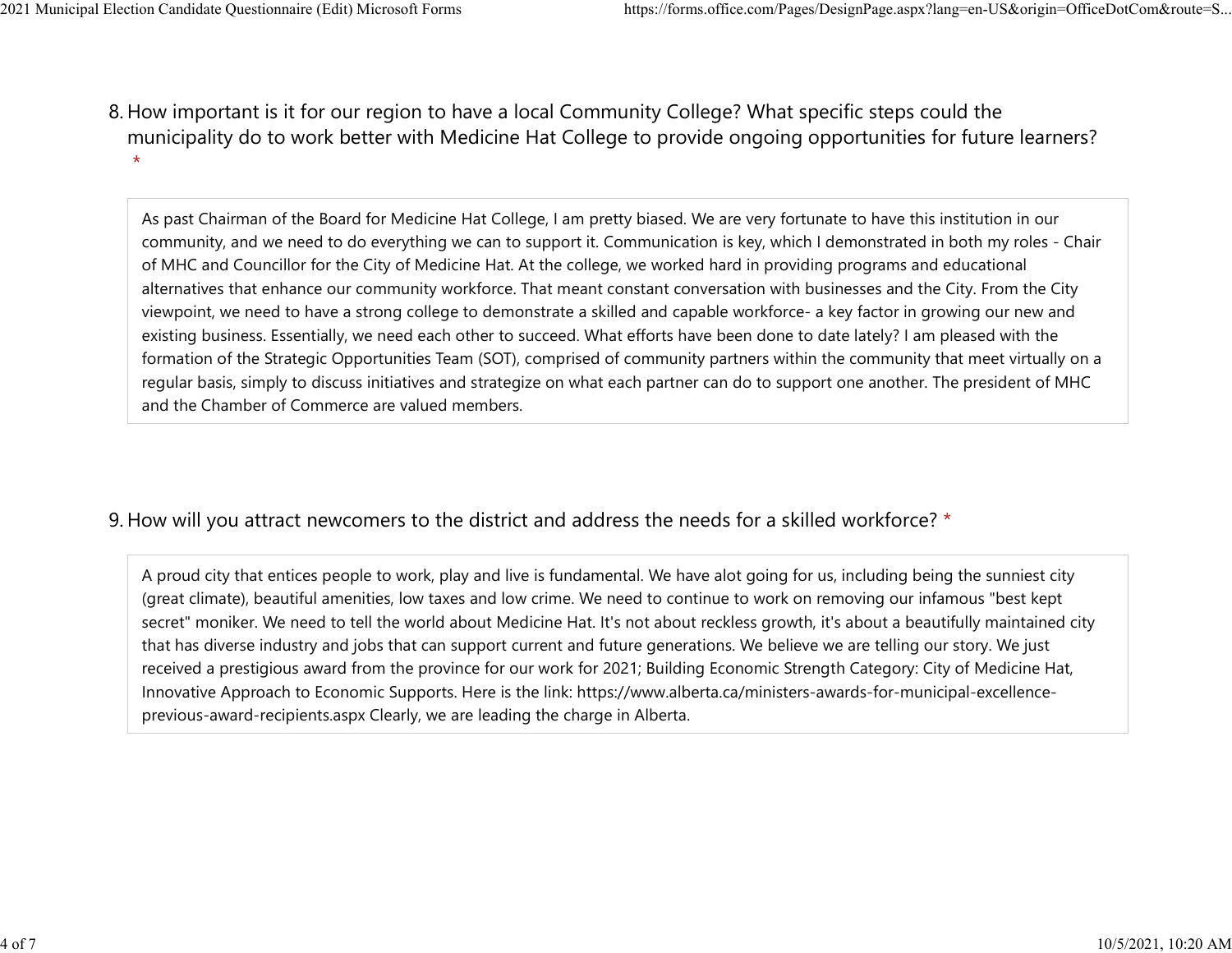\*

10. What is your stance on the importance of mental health & wellness support in our region? What ideas, implementations, and initiatives would you put forward to improve the overall mental health & wellbeing of our community? 2021 Municipal Election Candidate Questionnaire (Edit) Microsoft Forms https://forms.office.com/Pages/DesignPage.aspx?lang=en-US&origin=OfficeDotCom&route=S...<br>10 What is vour stance on the importance of mental bealth & we

As mentioned, this pandemic has been very traumatic to our collective mental health. What it did do, however, was shine a huge light on mental health efforts and fundamentally altered our views on mental health in a positive way. "The community raises a child", is a long used adage. I believe community raises us all. Now more than ever, we need to support each other and community efforts in this regard. As a councillor, I have been very vocal in the need for our services to be complimentary to each other and not duplicative. We need to work together in a collaborative approach in not just dealing with mental health, but other social issues. I saw this first hand as a social worker in my previous role as Programs Manager for McMan Youth, Family and Community Services. I think we have made tremendous strides, with the formation of the internal city Social Collective Committee, which is geared to support and coordinate with existing non-profit service providers. This is a fine example where the city does not have to lead. More importantly, it needs to support. Great work is being done in this area.

11. How will you further diversity and inclusion initiatives in our region, as it relates to each of the pillars in the Chamber's Vote Prosperity Platform: https://www.medicinehatchamber.com/voteprosperity2021/ (https://www.medicinehatchamber.com/voteprosperity2021/) \*

I am proud of the efforts made in my time as Chair of Medicine Hat College. With regard to our board selection criteria, we created a diversity and inclusion matrix, designed to replicate the geographic, cultural, gender (among other skill sets) which reflects the attributes of this region. We were proud of the document. They say "duplication is a form of flattery", - the Province of Alberta adopted our matrix within the Ministry of Advanced Education. I continue to work towards a inclusive environment, one that celebrates diversity. The best decisions are made by contributions by diverse opinions. Thankfully, we have this in society, and I whole heartedly champion it. Without it, we still would believe the earth is flat.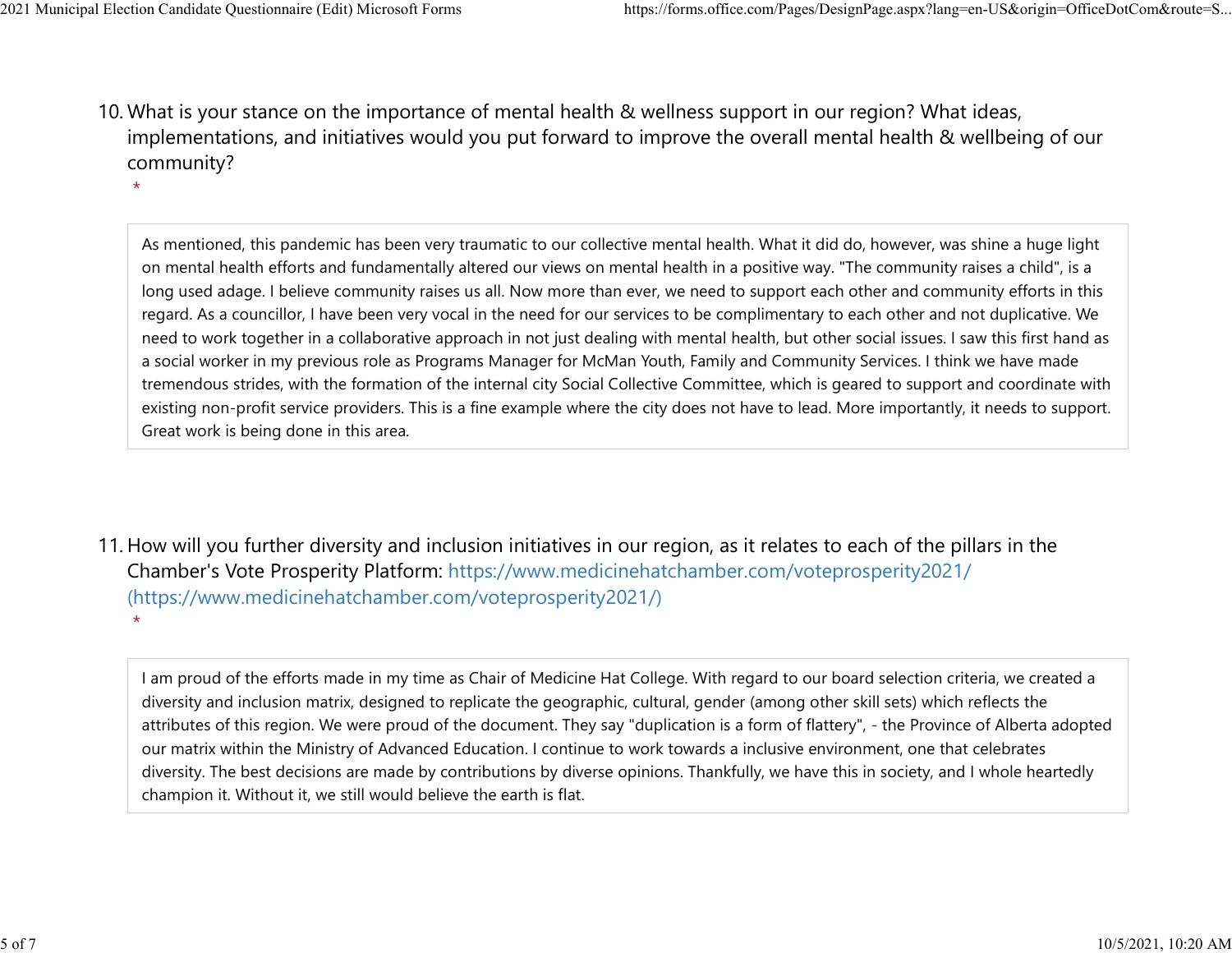- 12. On a municipal level, how do you intend to address climate change and pollution? 2021 Municipal Election Candidate Questionnaire (Edit) Microsoft Forms https://forms.office.com/Pages/DesignPage.aspx?lang=en-US&origin=OfficeDotCom&route=S...<br>12 On a municipal level how do you intend to address climate c
	- \*

As mentioned before, our world is evolving. Nothing drives me more crazy when I hear "we have always done it this way." I believe if you do not innovate - you perish. Whether or not you believe in climate change, we need as a society to do our part ot limit emissions. Carbon tax is coming as well. That is why I am proud of our work in "pivoting" and creating the recently announced Carbon Capture Utilization and Storage (CCUS), in collaboration with our biggest employers Methanex and Canadian Fertilizers see here: https://chatnewstoday.ca/2021/08/13/city-hopeful-as-they-aim-to-become-second-hydrogen-hub-in-canada/

13. What strategies will you use to communicate and engage with the community and remain accountable to the citizens?

\*

I will continue to hold town hall meetings. This is something that Councillor Phil Turnbull invited me to and I thoroughly enjoyed it. It does take effort, and is probably considered "old school" but it is well worth it. Additionally, I respond the best I can to the myriad of emails, calls, facebook messages. I am probably among a very few that still has his name in the phone book, but I do not have a problem with accountability. At a city level, I believe we need to leverage our recently revamped City website, to include streamed council meetings AND committee meetings (that is where the work is really seen), and summaries of these meetings for those who cannot devote the time to watch. We need to embrace technology and the city to do its part to inform its citizens. I also believe we need to have more items being debated in "open to the public" meetings. I am proud of the collective efforts of this past council. There should be nothing stopping us from a good public debate - something I enjoy, as evidenced here: https://medicinehatnews.com /news/local-news/2020/11/04/mayor-councillor-tussle-over-tax-penalties/

14. Are there any other issues you wish to address or highlight that were not mentioned in the questions above?

\*